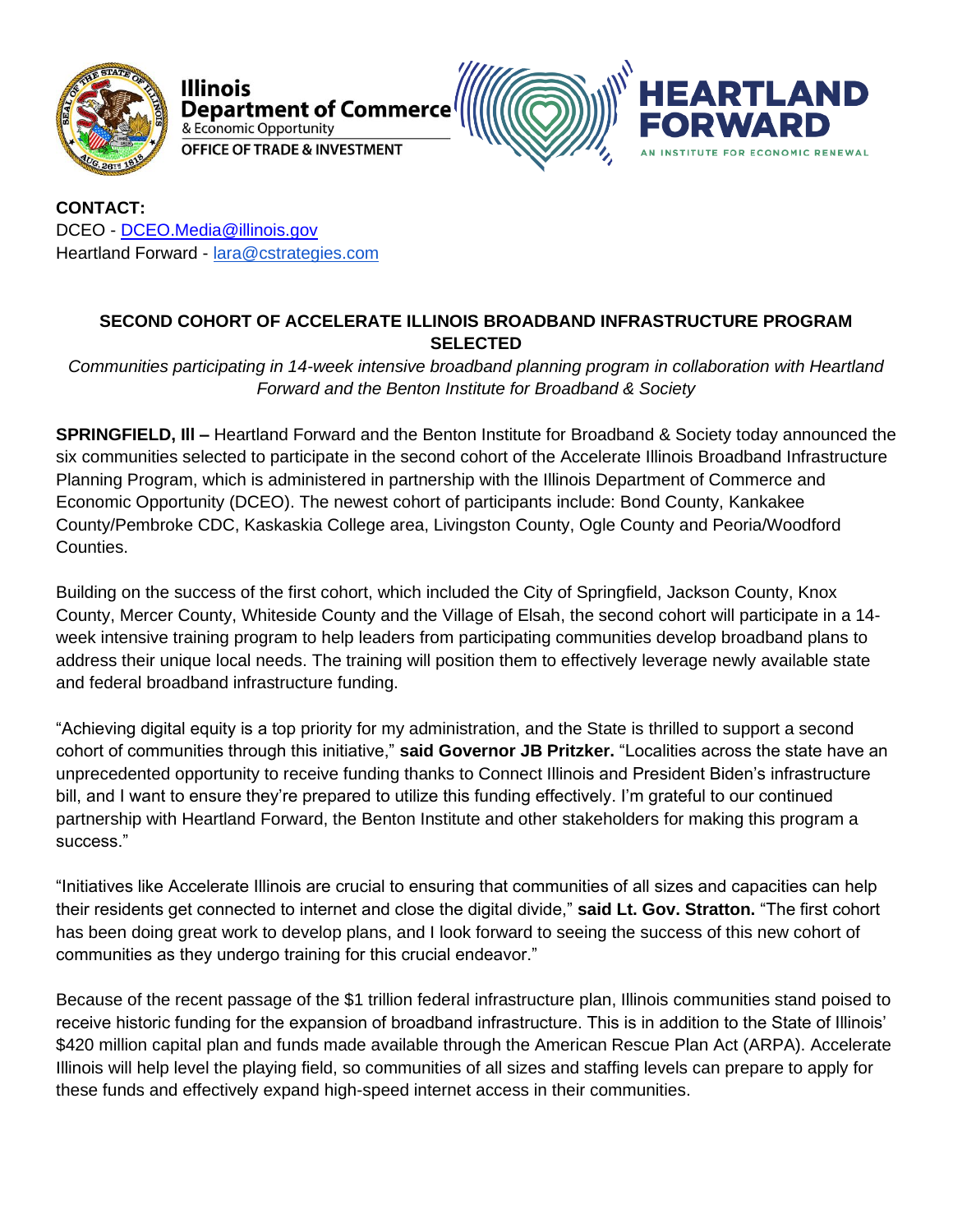

**RTLAND** Illinois Department of Commerce & Economic Opportunity **OFFICE OF TRADE & INVESTMENT** 

"Programs such as Accelerate Illinois are essential for providing communities with the tools and planning they need to effectively utilize the new historic funding levels for broadband infrastructure expansion and improvement," **said DCEO Director Sylvia I. Garcia.** "I look forward to seeing this next cohort's success in bringing increased digital equity to their communities."

The Accelerate Illinois program is a collaborative effort between the Illinois Office of Broadband, the Illinoisbased Benton Institute for Broadband & Society, and the University of Illinois Extension, as well as funding by Heartland Forward. The training is designed to guide communities through the process of establishing and implementing a full-scale broadband connectivity vision. With more than 30 hours of no-cost expert counsel provided by the Benton Institute, the program provides structured education and engagement for communities to identify broadband goals, gather information, analyze opportunities, understand available funding options, and target capital dollars to support broadband infrastructure implementation.

"Through our Connecting the Heartland initiative, Heartland Forward is committed to supporting efforts to get all Illinoisans connected to the high-speed internet necessary to working, living and learning in the 21st century. Rural and under-resourced communities often lack the capacity to take advantage of federal funding, and we are working to make certain they are prepared to capitalize on this," **said Angie Cooper, chief program officer of Heartland Forward.** "Programs like Accelerate Illinois are important, and we are thrilled to support this second cohort of communities following the success of the first six participants. We hope this is an example for other heartland communities."

"Accelerate Illinois is already contributing to efforts to close the digital divide in Illinois and throughout the heartland, and we look forward to welcoming a new cohort of communities to the program" **said Adrianne B. Furniss, executive director of the Benton Institute for Broadband & Society. "**Benton Institute is proud to partner with the Illinois Office of Broadband and Heartland Forward to provide resources and mentorship for the six communities in this second cohort."

"Bond County may be one of Illinois' smallest counties, but we have already shown a deep commitment to expanding affordable robust internet access to all our residents," **said Jacob Rayl of Bond County.** "We look forward to beginning the Accelerate Illinois program and anticipate it will help us achieve our mission to provide the highest level of broadband internet service, county-wide, with a focus on achieving digital equity for currently unserved and underserved populations in both communities and remote rural areas of the county. These enhancements will be achieved through significant county-wide core fiber enhancements, and partner/community collaborations."

"The Kankakee County Board is excited to assemble and lead this cohort comprised of rural residents from across our County," **said County Board Chairman Andy Wheeler.** "Today's digital economy demands stable, high speed broadband, and our rural children, working adults, and our agribusiness community must be connected or risk being left behind. This process will help us shape both policy and the implementation of a robust network that serves these rural residents now and into the future."

"Kaskaskia College has a long history of providing affordable, accessible higher education opportunities to prepare students for personal and professional success, but they also need access to a reliable and affordable